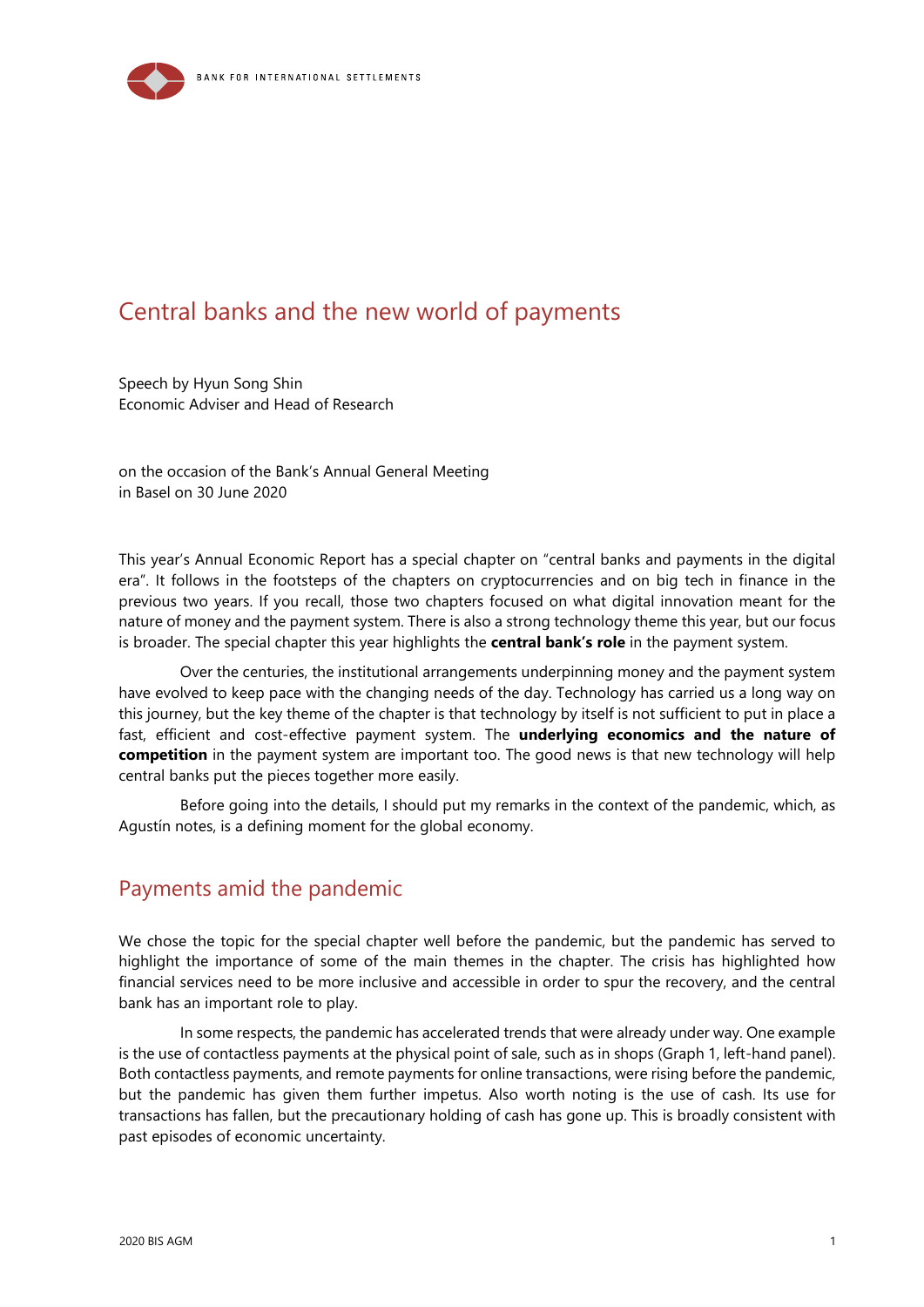

One very important issue is the efficiency and timeliness of **disbursement of government fiscal support** to individuals and small businesses that have suffered most from the pandemic. As this slide shows (Graph 1, right-hand panel), governments around the world have reacted swiftly to put in place fiscal support measures, including direct transfers to households. Announced budgetary measures add up to 10% of GDP in advanced economies and 3% of GDP in emerging market economies. Funding and guarantees come on top on this, and they are of comparable magnitudes to budgetary measures.



The black vertical line in the left-hand panel indicates 30 January 2020, when the World Health Organization (WHO) declared the Covid-19 outbreak a "public health emergency of international concern".

 $1$  In many countries, transaction limits for contactless payments were raised in Q2 2020.  $2$  Estimates focus on government discretionary measures that supplement existing automatic stabilisers, which differ across countries in their breadth and scope. Advanced economies (AEs) = AU, CA, DE, ES, FR, GB, IT, JP and US; emerging market economies (EMEs) = AR, BR, CN, ID, IN, KR, MX, RU, SA, TR and ZA. For regions, weighted averages based on GDP and PPP exchange rates. <sup>3</sup> Includes equity injections, asset purchases, loans and debt assumptions and guarantees on loans and other contingent liabilities such as loans channelled through public financial agencies.

Sources: IMF, *Fiscal Monitor*, April 2020 and update June 2020; IMF, *World Economic Outlook*; a global card network; BIS calculations.

However, actually reaching the affected people has been another matter. Some countries have been able to harness technology to reach those in need swiftly – for example, through disbursement into e-wallets and direct payments to bank accounts. But the record has been mixed.

## Shortcomings in payments

One problem is that not all those affected have **access** to bank accounts. And in some cases, even those who do have bank accounts have to wait for paper cheques to arrive in the post. In the future, central bank digital currencies, or CBDCs, could be a means of expediting this type of payment – I'll get to that later. All of this shines a light on the importance of the issues discussed in the special chapter.

Another issue is the **cost** of payment services. For credit and debit cards, it is mostly retailers and merchants that bear the costs, through charges to the card networks and to the banks. These charges (Graph 2) are shown here in purple, from a European Commission survey. Consumers do not see these charges, but they can add up for the economy as a whole.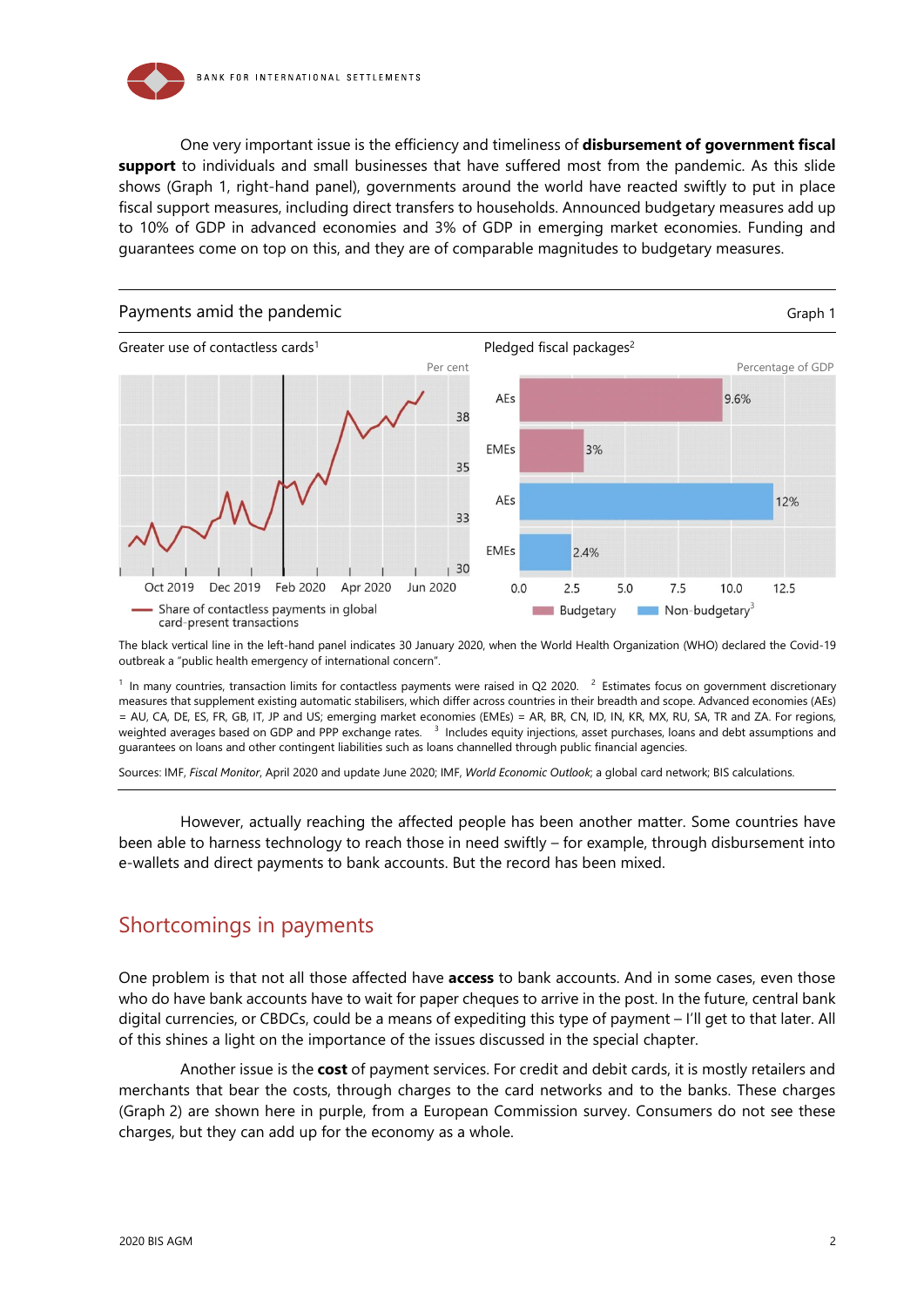

### Merchant service costs are important for card payments<sup>1</sup>



or variable costs for accepting cash, debit card and credit card payments for a €25 transaction over a three- to four-year time horizon.

Source: European Commission, *Survey on merchants' costs of processing cash and card payments*, March 2015.

## The economics of the payments marketplace

Technology has certainly helped to lower costs. That is the good news. But technology cannot solve everything. The costs also have to do with the underlying economics, and the nature of competition in payment services.

Payment services are a good example of an industry with strong **network effects**. This means that the more other users flock to a particular platform, the more attractive it is for a new user to join that same network. Social media and messaging are good examples of network effects. As we discussed in the special chapter last year, big tech firms with existing customer bases have entered payment services by using their advantage in access to user data. Once they reach a dominant position, they can create bottlenecks for external competitors, or raise fees for retailers.

In this respect, network effects might be a mixed blessing for users. On the one hand, network effects can generate a virtuous circle of greater user participation, lower costs and better services. But if all this leads to greater market dominance that eventually reduces competition, then the users may ultimately end up being worse off.

Let me explain with the example of competition between two full-service department stores, rather like these two (Graph 3, left-hand panel). You can see that one of them has become much more popular than the other one. The two department stores offer the full range of goods, but once inside you cannot access the goods sold by the other department store. This is rather like competition between two payment platforms. To use a different analogy, closed networks that exclude competitors are rather like a walled garden: it's very nice inside at first, but once inside you're cut off from the outside world, and you may get trapped.

In contrast, imagine a town market that sets up on a public square – like the one on *Marktplatz* here in the centre of Basel, just in front of city hall (Graph 3, right-hand panel). Unlike the full-service department stores, when you are in an open market in the town square, a buyer can have access to all the sellers, without artificial barriers.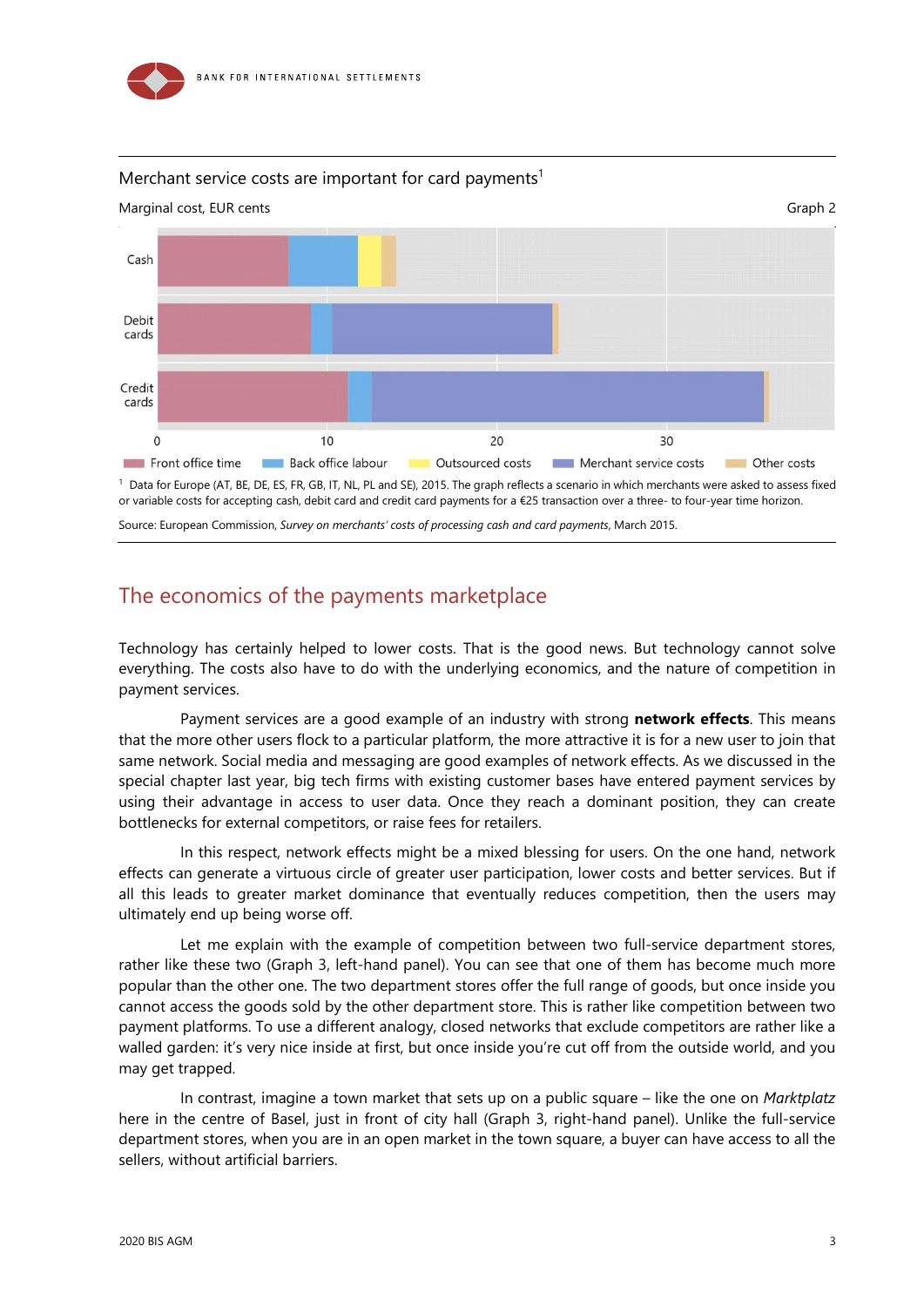

### Illustrating the economics of the payments marketplace Graph 3



A marketplace, like the one below in Graph 4, brings together buyers and sellers (Graph 4, left-hand panel). The buyers come to the market because they expect sellers to be there, and sellers come and set up their stalls because they expect to find buyers there.

Shoppers enter, looking to buy cheese, which in turn makes the market more valuable to the sellers of cheese. The arrows indicate the mutually reinforcing nature of buyer and seller participation (Graph 4, right-hand panel). In the terminology of industrial organisation, there are strategic complementarities between buyers and sellers, where greater participation by one group brings greater participation by the other group.

The same effect holds for the buyers and sellers of fruit and vegetables, shown on the slide (Graph 5, left-hand panel). The sellers compete on the price and quality of their produce, and so you may think that sellers are worse off when there are many sellers. Importantly, this is a market for differentiated products, and buyers of cheese are also potential customers for vegetables. If buyers come for one good, but then also buy other goods, the sellers actually benefit from having each other in the same market.

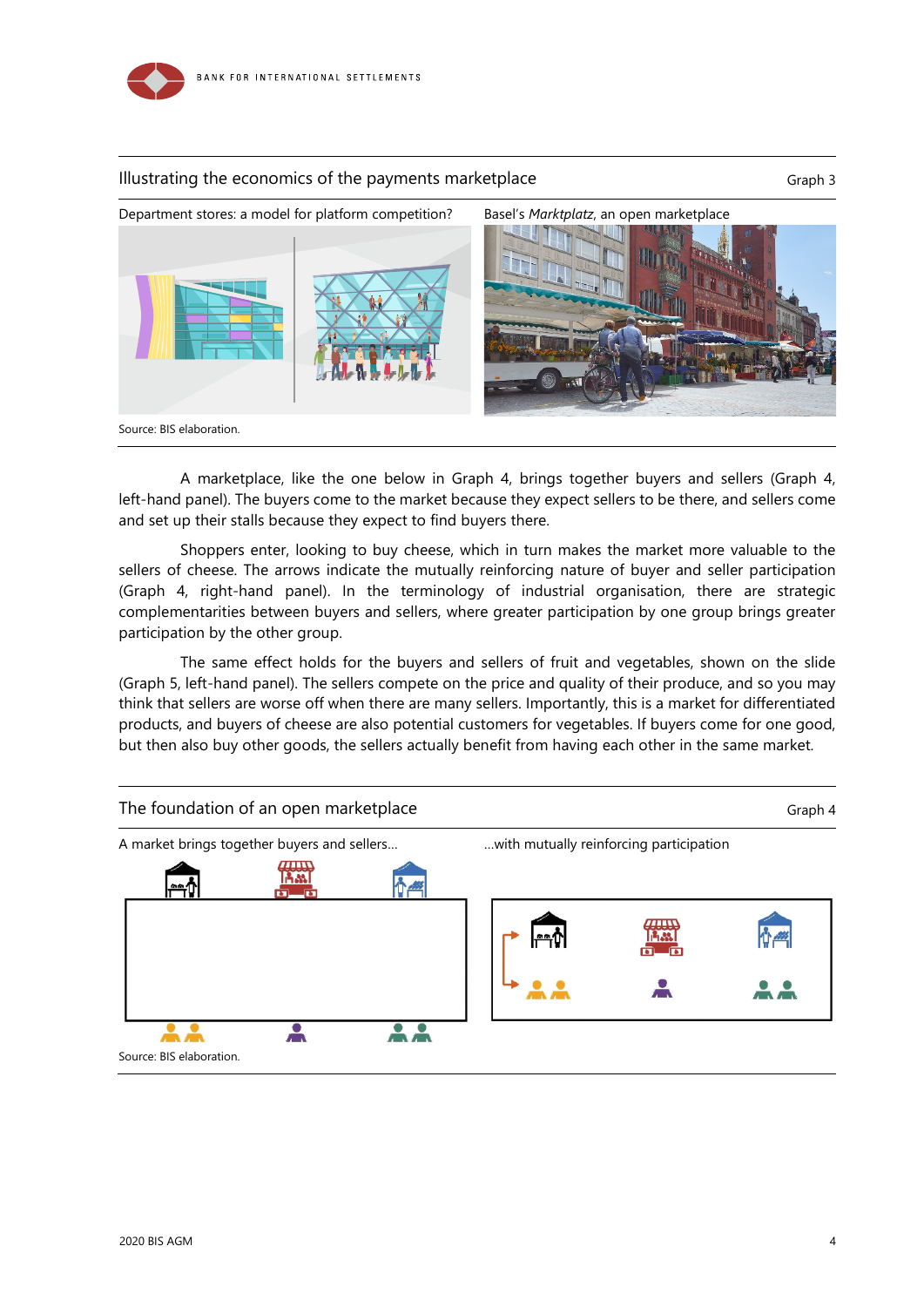

### An open market can support competition and innovation in payments Graph 5



When the sellers provide differentiated products, the entry of new sellers can end up benefiting other sellers in spite of more competition. This is because they contribute to attracting more buyers. In this slide, the arrows at the top indicate the network effects between sellers.

These network effects mean that when all these buyers and sellers come to the market, they add to the bustling and vibrant nature of the market, which makes it attractive to other buyers and sellers to come. In this way, network effects generate a public good that benefits everyone. The strategic complementarities also hold between sellers, even though they compete against each other. What this means is that competition and a bustling market through better services can be made compatible.

Notice the contrast with the department stores. The important point is that the open market relies on rules and standards that preserve a competitive level playing field. The town square is a public space, where buyers and sellers can meet without artificial barriers. In return, the sellers have to stick to the standards laid down by the public authorities that allow the virtuous circle of greater participation and better services to take hold.

The analogy with the payment system is that the market stallholders are like payment service providers (PSPs) (Graph 5, right-hand panel), each offering their particular bundle of services that comes with basic payment functionality, such as e-commerce, messaging and social media. Just as the market stallholders have to stick to standards laid down by the town authorities, these payment service providers need to stick to various technical standards and data access requirements, including through open APIs, in order to allow a competitive level playing field. The key concept here is **interoperability**, where the services offered by payment service providers can "talk to" each other and work seamlessly for the user.

# The role of central banks

In this context, the central bank can play the pivotal role as the **operator** of the underlying infrastructure, much as the town authorities operate the town market. It is the central bank that provides the public space through access to its settlement accounts. In that sense, the balance sheet of the central bank is a public space where the sellers of the payment services all interact.

The central bank is well placed to play this role, as it issues money (which is, after all, the unit of account in the economy), as well as ensuring finality of payments through settlement on the central bank's balance sheet. Like the town market, the central bank can help safeguard this bustling payments marketplace, where the network effects can be channelled towards achieving a virtuous circle of greater participation, lower costs and better services.

This slide illustrates the role for the central bank as an operator of the underlying infrastructure (Graph 6, left-hand panel). As you see in the blue line, beginning in the 1980s central banks rolled out realtime gross settlement, or RTGS, systems for wholesale payments. These systems are now very well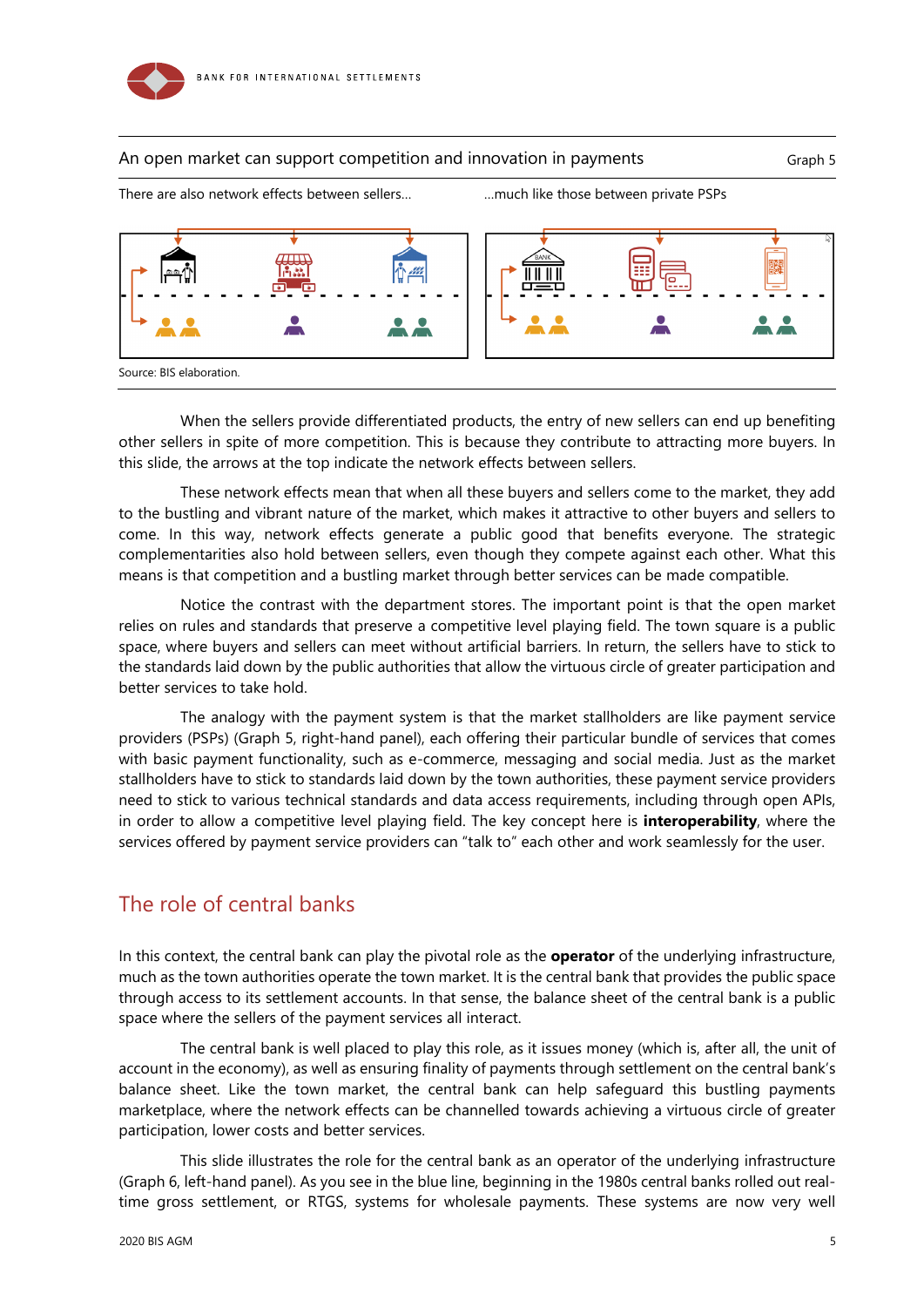

established. More recently, a growing number of central banks have played a key role in the development of retail fast payment systems, shown in the red line. Fast payment systems often allow settlement directly on the central bank balance sheet, or through public utilities overseen by the central bank. As you see in the red line, the diffusion of retail fast payment systems is following the same trajectory as the adoption of RTGS systems.



# Central bank digital currencies

Central bank digital currencies (CBDCs) can be seen in this broader context. CBDCs are another way in which central banks can play the role of the operator of the payment infrastructure. Wholesale CBDCs may be similar to existing central bank settlement accounts. But recent discussion has been about general purpose or **retail CBDCs** that give access to claims on the central bank to ordinary users, in electronic form.

The reasons for considering retail CBDCs are numerous and vary across jurisdictions. A survey last year of 66 central banks revealed that the safety and efficiency of domestic payments are the most important motivations (Graph 7, let-hand panel). Also, many cited the decreasing use of cash and the need for financial inclusion as a motivation.

In some respects, retail CBDCs represent an incremental step. Users already have access to cash, which is a direct claim on the central bank. However, in other respects, retail CBDCs represent a more farreaching change in the **nature of the relationship between central banks and society**. For instance, no matter how the CBDC is designed, there has to be some kind of ledger that keeps track of transactions so that the central bank can honour its obligations to the rightful owner of the CBDC. In such a setting, safeguarding personal data would present new challenges. We may also expect CBDCs to have an impact on the functioning of the financial system, potentially leading to a much larger footprint of the central bank on the financial system itself. For all these reasons, the overall consequences of retail CBDCs will need to be weighed up carefully to gauge their likely benefits and costs.